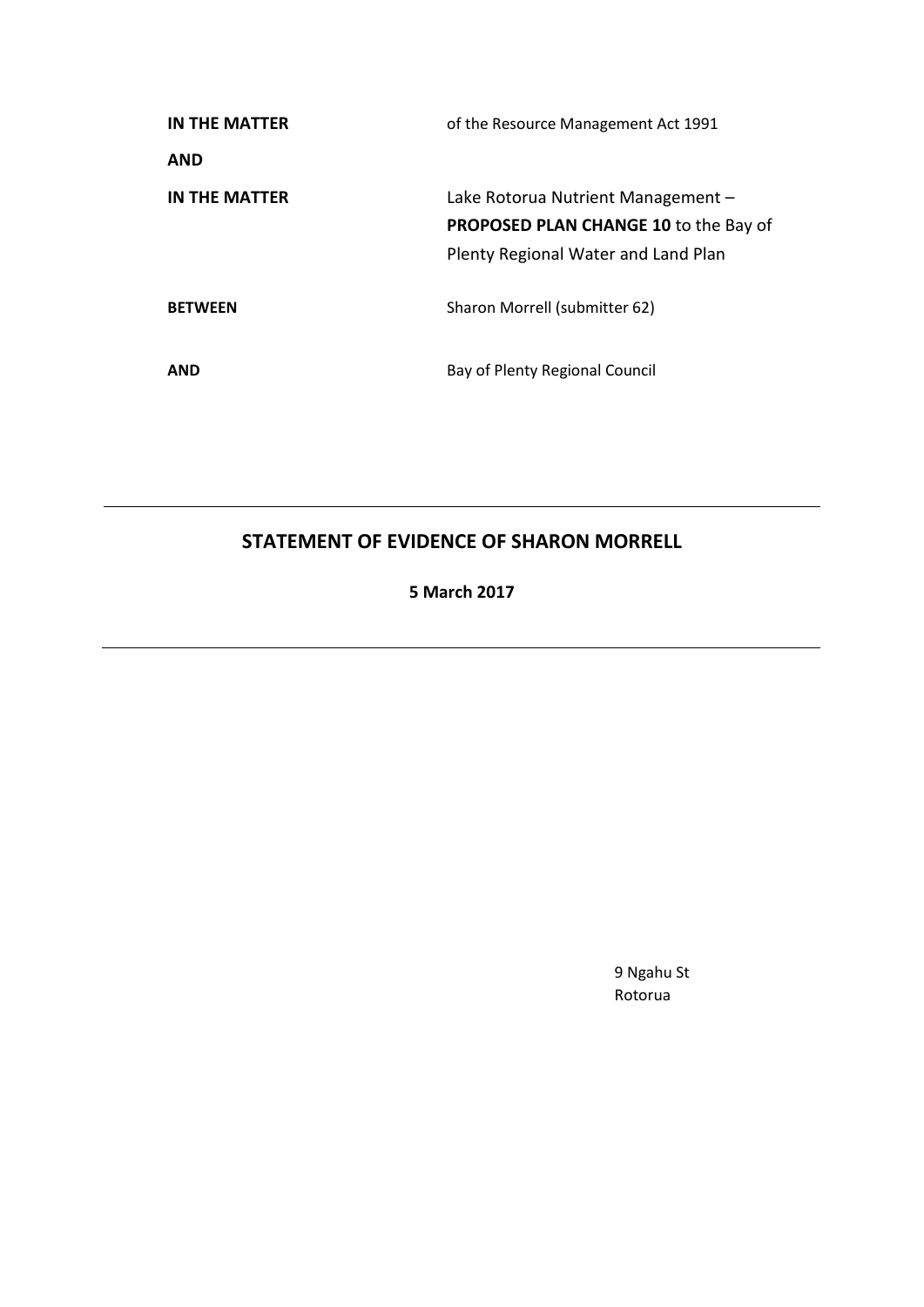## **1. INTRODUCTION**

- 1.1 My full name is Sharon Mary Morrell.
- 1.2 I hold a Bachelor of Agricultural Science (Honours) from Massey University. I am a Nuffield Scholar and alumni of the Kellogg Rural Leaders Programme. I have also completed Massey University's Advanced Sustainable Nutrient Management in New Zealand Agriculture Course.
- 1.3 I have 13 years' experience working with farmers in advisory roles supporting their farm management decisions, including 7 years working for DairyNZ in Rotorua. I have many years dairy farming experience myself, although am now a resident in Rotorua.

#### **Background**

- 1.4 I am familiar with Lake Rotorua Nutrient Management Proposed Plan Change 10 to the Bay of Plenty Regional Water and Land Plan (referred to throughout as PC10).
- 1.5 My involvement in the PC10 process has amounted to communication with and, mostly indirect, facilitative support of farmers in the Lake Rotorua catchment – DairyNZ's chief connection with the process was through our policy analyst, Oliver Parsons. Part of my work with DairyNZ involved support of the Sustainable Farming Fund project (2011- 2015) on reducing nutrient loss from dairy farms in the Lake Rotorua catchment, with my role focused on engaging dairy farmers in learning about and applying management practices that reduce nutrient loss. Prior to working for DairyNZ I was self-employed, including carrying out supervisory work for Colin Armer, then a dairy farmer in the catchment, and I represented him on the Lake Rotorua Dairy Farmers Action Group.
- 1.6 I am providing evidence as a resident of Rotorua, not as an employee of DairyNZ. I have lived in the Lake Rotorua catchment for 19 years – 8 of those on two different dairy farms, and the balance in two locations in town. I am an active user of the lake – my children have variously been members of the Rotorua Rowing Club since 2005 and I took up rowing myself in 2014.
- 1.7 The purpose of this evidence is to provide the Hearing Commissioners with an outline of the outcomes I seek and the overarching reasoning I would like to focus on. My disclaimer is that I am not a policy specialist and hence my evidence will be more along the lines of generic themes rather than a point by point address of the plan change, submissions and expert evidence.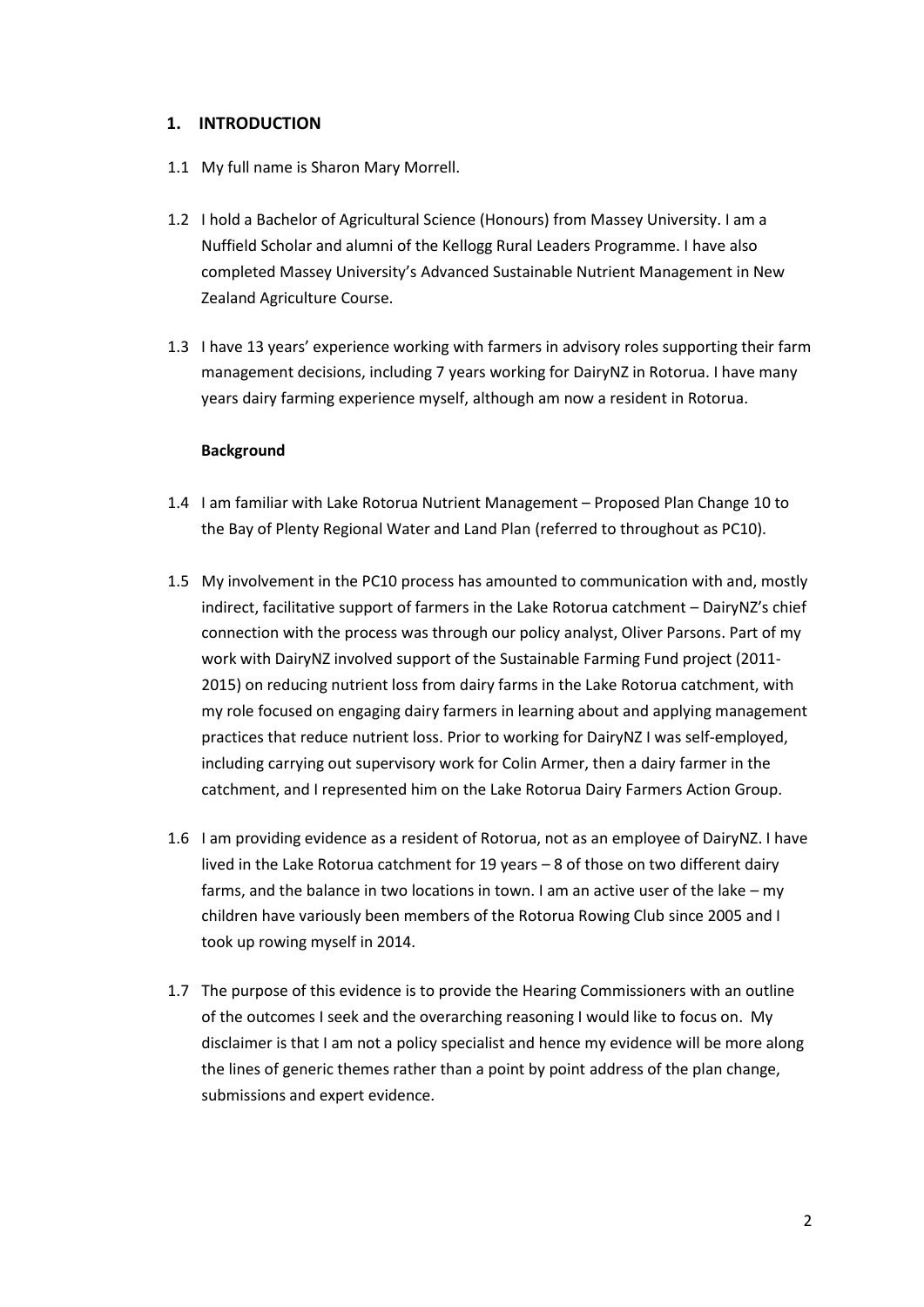# **2. SCOPE OF EVIDENCE**

- 2.1 My evidence addresses the following matters:
	- (a) The importance of instilling confidence in all actors in environmental improvement efforts, but especially so for those who must take significant action - and the relationship of this need for confidence to each of my submission points;
	- (b) Findings concerning producers in general, and Lake Rotorua dairy farmers specifically, that were uncovered as part of preparation of my Nuffield report ("Navigating Constraints: Primary producers coping in changing contexts" – this report can be found at<http://www.nuffield.org.nz/projects/> ) – and the relation between my Nuffield findings and the outcomes sought in my submission;
	- (c) Support for some of the actions and changes already embarked on by BOPRC as seen in the Section 42A report, evidence and Proposed Plan Change 10: Lake Rotorua Nutrient Management – Track Change version 5.0;
	- (d) Throughout my evidence I refer to the track change version (5.0) of PC10 for numbering of provisions that follow the PC10 Staff Recommendations. Where relevant, I comment on the Council section 42A report and expert evidence for the Council, as it relates to outcomes I seek; and
	- (e) Conclusions.

#### **3. SUBMISSION POINTS IN RELATION TO COMMUNITY CONFIDENCE**

- 3.1 The overall outcome I seek is to have a rule framework and processes that engender confidence from and collaboration with the whole community, especially for farmers those who will implement the actions that reduce nutrient loading from land use to Lake Rotorua (and who are thus most affected by the rules). I desire outcomes from Plan Change 10 that are desirable in the interests of water quality, community spirit, equity and certainty for farmers ('the implementers') – and confidence for everyone that these are being effectively and efficiently achieved.
- 3.2 There is considerable interest in the outcome of the next science review, especially given the change in belief about which nutrient has been limiting Lake Rotorua. The Regional Policy Statement target focus on reducing nitrogen loss alone, and so substantially, has been the subject of much debate. PC10 seeks to give effect to this RPS target, which was set based on nitrogen being the limiting nutrient, before lake evidence made the limiting effect of phosphorus apparent. For this reason, the Council's section 42A report and proposed changes to PC 10 providing that the reviews and recommendations of LR M2 points (a) to (e) "will" occur (as opposed to version 4.0's "may") is welcome (and is in accordance with my first submission point, although I have mistakenly referred to LR M3, not LR M2).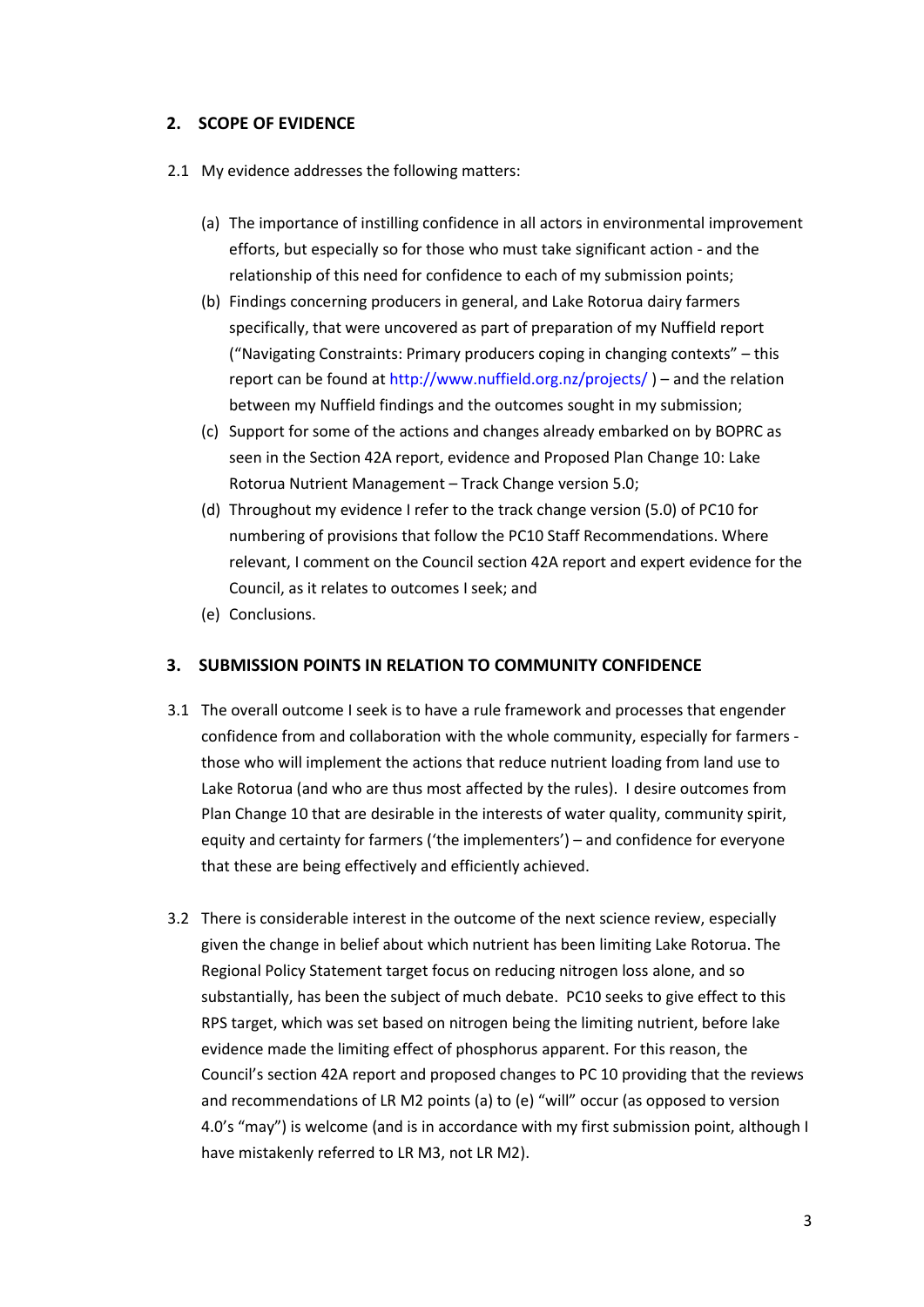- 3.3 Incorporating robust peer-reviewed science reviews that **will be** received and responded to by Council improve the possibility of real and effective impacts on lake water quality and the confidence of the community in the processes being undertaken to achieve them. Version 5 of PC10 makes explicit the fact that the rules it contains are directed toward farmers, not all 'land users'. Given the previous history of suspicion and animosity between Council and farmers it is important that the rules that address this group of people are truly rational and iterative. There is a lot at stake for this group of catchment dwellers, who must change their farming practices, perhaps even their fundamental land use, and bear the impact not only on income but also on the value of the asset that is often envisaged as providing for their retirement (especially dairy farmers, as described by both Lee Matheson and Graeme Doole in their evidence). Farmers, more that most others, need the confidence I believe is vital to their commitment to achieving the wider outcomes sought. This confidence must extend from the science, through to the targets and rules adopted, and to the iterative way these are constructed, advised on, implemented, and reviewed; we must see that in all these aspects of driving toward better water quality members of the community are still allowed to provide for their social, cultural and economic wellbeing, and maintain wider community resilience.
- 3.4 Regarding the second point of my submission, I am pleased to see that the reference file methodology has already undergone a review to ensure it better represents actual farms in the Lake Rotorua catchment (as they were operated during the Rule 11 benchmarking years) and hence should achieve its intent of efficiency without penalising some farm systems. I trust it will be well reviewed to ensure it remains fit for its purpose (efficiency and maintaining allocation certainty to farmers) throughout future updates to Overseer – another way to support confidence in the wider processes related to achieving water quality targets in Lake Rotorua.
- 3.5 My third and fourth submission points relate to Schedule LR Six Nutrient Management Plan requirements (renamed in version 5.0 from Nitrogen Management Plan). PC 10 is designed to give effect to the targets etc of our Regional Policy Statement. I believe outcomes, not inputs, are better measures philosophically, especially in New Zealand, where we pride ourselves on our ingenuity and problem solving! During my Nuffield travels I observed the frustration of farmers in various EU countries that must farm by calendar dates, rather than (for example) soil moisture conditions.
- As with my earlier points, we need confidence that the Nutrient Management Plans will contribute to the water quality outcomes desired without generating unintended consequences - eg rigidly holding farmers to actions that may not prove to be most effective in time, or that constrain their ability to act in a responsive and business-like manner. The exercise of preparing one of these plans, alongside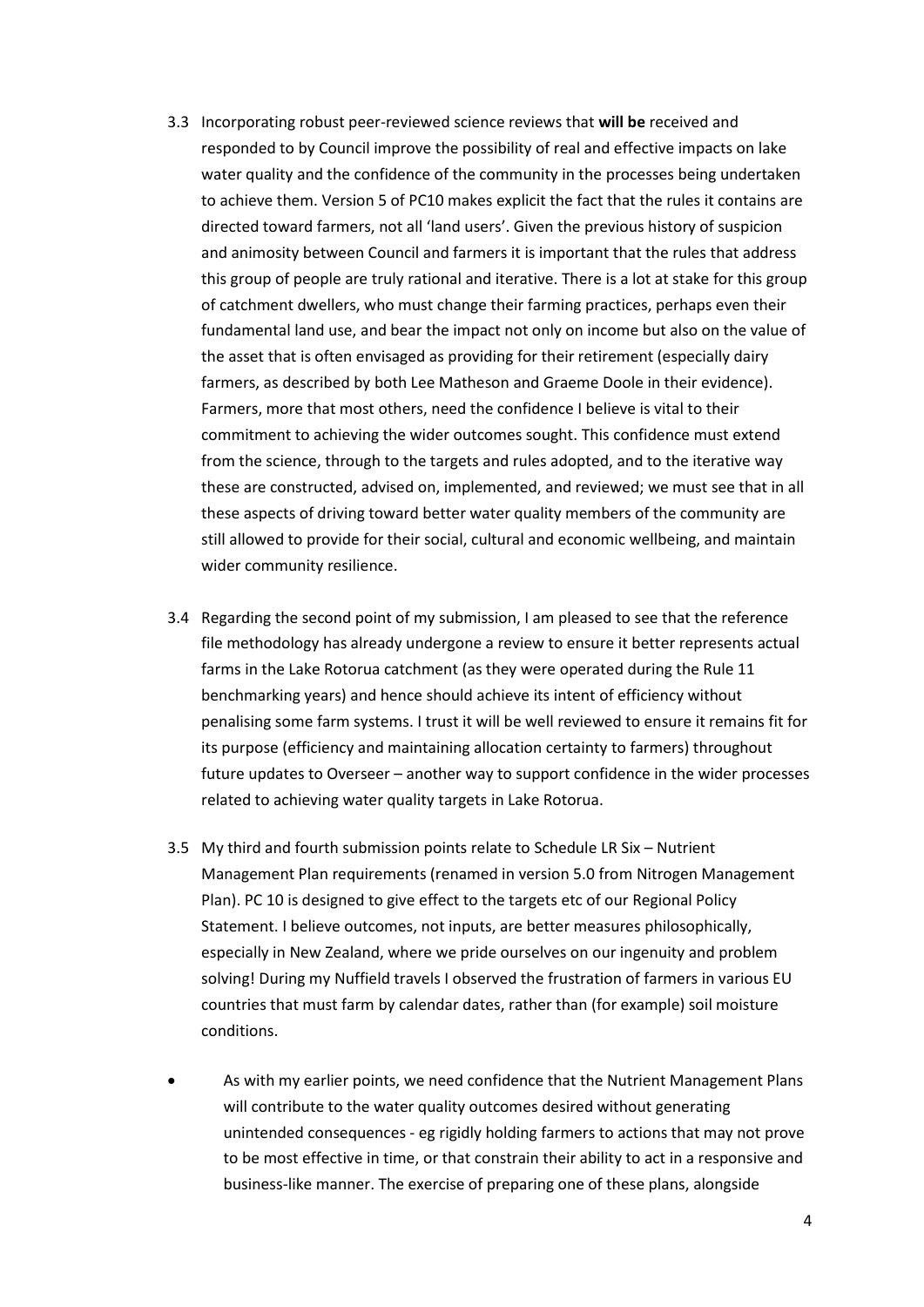Overseer scenarios, should be to aid the farmers (with their advisors) to work through their options and to decide on their best set of management decisions (at the time) to achieve their nitrogen allocation. The provision of that plan to Council assures Council the farmer has thought through and can apply what they must do to achieve their nutrient loss targets. However, I believe that to enforce each of these multitude of management actions, rather than the outcome (which is the nitrogen lost to groundwater from the farm, as modelled by Overseer) is a backward step. Farming occurs within both market and climatic volatility and farmers need day to day flexibility, along with year on year flexibility to modify elements of their farm management practices to survive. The last couple of years have been a case in point – with vastly reduced milk incomes, farmers cut surplus stock going into 2015 (which, leaving all other things equal, would have decreased nitrogen loss); however, they had good pasture growth through summer and autumn, so may have milked their cows a bit longer to help compensate for the decrease in productive cows and decrease in milk value (Overseer is needed to decide what the net result in terms of nutrient loss would be). Similarly, pasture production has been down this season, so either feed has been purchased (which may have lower nitrogen content than the pasture it replaced), or cows have both been fed less and made less milk – with a possible reduction in nitrogen loss. To set up only one combination of management actions on farms may have an earlier, or greater, negative effect on farm profitability, and discourages the testing of options through Overseer to find out the actual impact on groundwater. Canterbury are using a rolling average Overseer result, which I believe is a more useful policing mechanism for farming impacts on water quality than a Nutrient Management Plan. As a Rotorua city resident I would like to think each farmer could tailor their actions in a way that suited both the external changes they meet periodically and meets our water quality expectations.

- Including superfluous requirements in a Nutrient Management Plan alienates the people providing them. Effluent management is already consented and enforced under another process. I believe including it here is redundant and may engender cynicism about 'red tape'.
- The additional clauses about effluent management, irrigation water management and gorse management (elements of nitrogen management and hence covered inherently in 5 (a)) contribute to a sense that Council wants to micromanage every detail – and this is not conducive to that sense of confidence and mutual effort I refer to throughout this presentation.
- Adding in more detail about phosphorus management as part of the Section 42A report furthers the sense of micromanagement – Version 4.0 of PC10 asked for "implementation of industry best practice management measures to avoid or reduce the risk" of phosphorus and sediment loss. Version 5.0 adds five clauses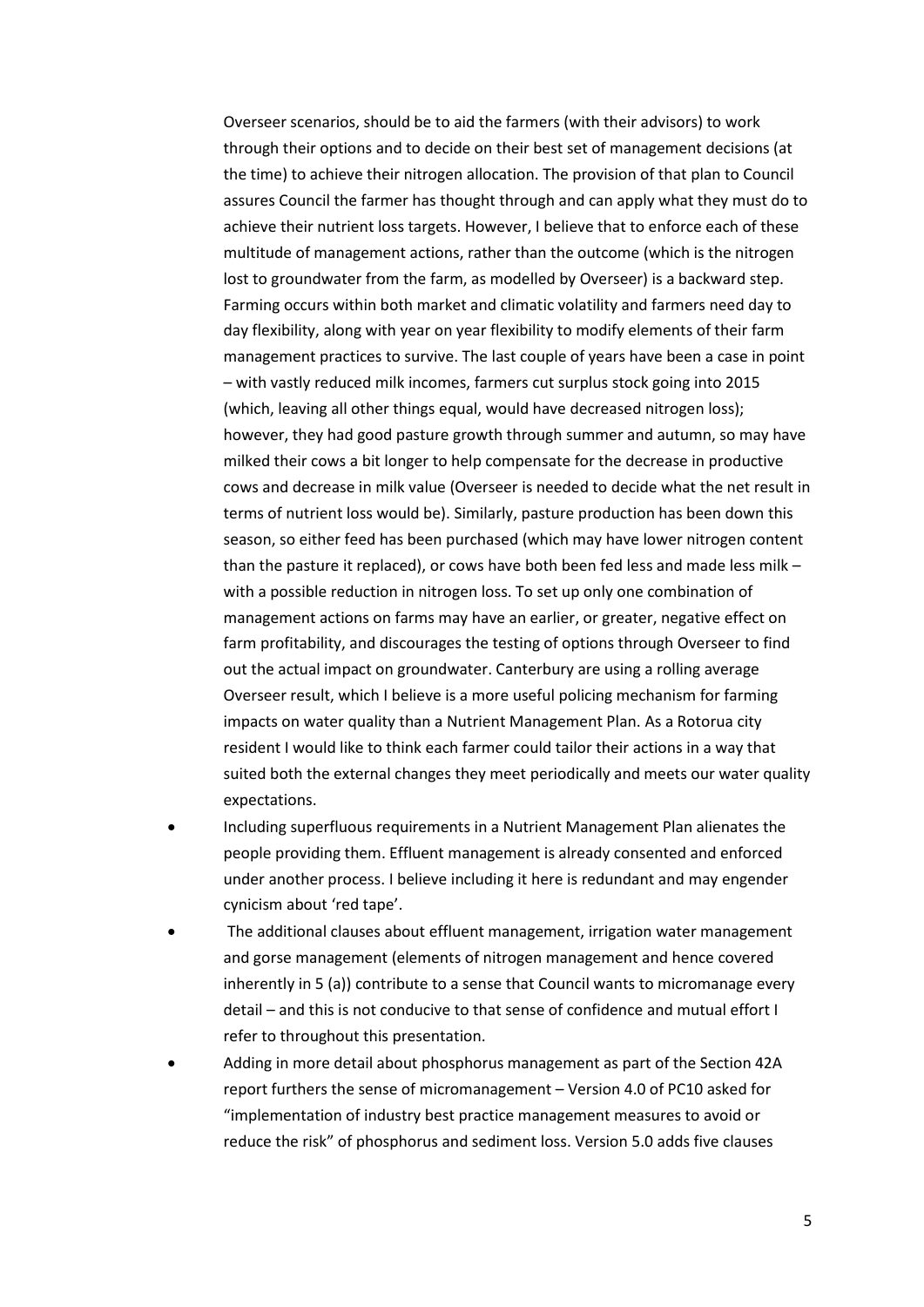about critical source areas - these are key "risk areas" and as such inherent in Version 4.0's 5 (b) directive.

- 3.6 As a resident of Rotorua I'm opposed to the 'gift' of sector average nitrogen allocation to any property that has remained uncompliant by not submitting to a benchmarking process. Council processes should promote confidence not only in carrying out the process, but also in the equity of allocation – sector average seems to me to be a 'generous' allocation in the face of non-compliance.
- 3.7 PC 10 would benefit from the addition of support from Regional Council for subcatchment land-care type groups (or similar), based on a defined locale. These would include all land owners and those that either affect or are affected by lake health, and would facilitate local cross-sector/community collaborative efforts to improve the TLI of Lake Rotorua (in LR M5). While this plan change is largely about the actions required of farmers, enlarging the sphere to include actions both within and alongside the farms, and including both farmers and others would give a vote of confidence in the ability of us all to contribute in an active and meaningful way to improving our water quality. The danger of having a large piece of regulatory work devoted to a relatively small portion of the community is that it misses the opportunity to engage people more widely. The value of doing so goes beyond the tangible (though possibly small) amount of nitrogen that may be reduced by a sub-catchment group to the intangible, yet vital, impact on community spirit. Thus I support the staff recommendation to add a point: (f) "Work collaboratively with community and industry experts to facilitate local community efforts to improve the water quality of Lake Rotorua.

#### **4. FINDINGS FROM NUFFIELD STUDY IN RELATION TO INSTILLING CONFIDENCE**

4.1 The term 'environmental efficacy' was explored, and it featured in the data I gathered via a survey of Rotorua farmers. The term describes farmers having "confidence in the functioning of the broader change process." This is about stakeholders, peers and processes working effectively toward achieving the outcomes targeted by an environmental limit setting and implementation method. This submission is not about the environmental limit setting part of this journey (although following the science review perhaps soon this may be revisited in a more collaborative way through a fresh Resource Management Act process?) – it is about the establishment and implementation of rules. One surveyed farmer said they gained early insight about (farm management) options from involvement in the 'process'. Given that some farm management changes to reduce nutrient loss require differing capability to what a farmer already has, early consideration of and learning about those options will help facilitate their effective implementation. It may be that a prerequisite for a farmer's own adaptation is having confidence in the wider change process: in the regulators, networks and other agents that facilitate, and in their peers as partners in acting to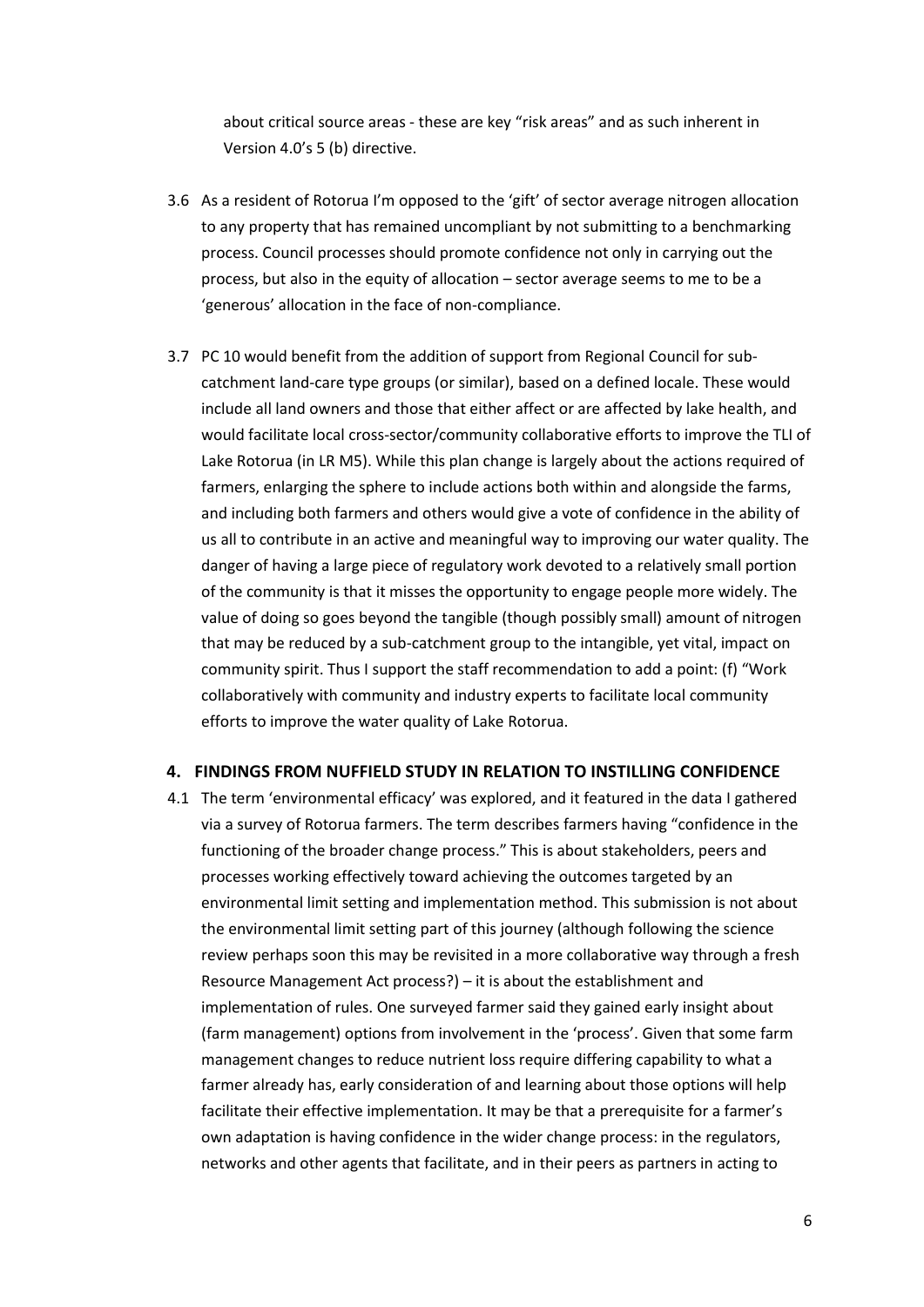achieve the desired outcomes. Unfortunately, most of the feedback on this aspect in the survey I undertook, was negative – describing lack of confidence. Therefore, I believe adapting PC10 to better instill confidence in both the farmer implementers and the community supporters is vital.

- 4.2 Methods to achieve environmental outcomes that are different to the traditional enforcement of individual allocations are being implemented even in the EU (which has traditionally preferred the clear cut and more readily enforced individual and/or input rules). For example, in Holland I observed instances of collective efforts being trialled and supported by regulators as a better route to efficient attainment of nature area objectives. Farmers described both the greater efficiency of apportioning restrictions between themselves in a way that suited the individuals best and worked better with non-farmland adjoining them, and the sense of empowerment that drove their implementation of these restrictions collectively. This relates to my suggestion of adding Council support for landcare type groups/activities.
- 4.3 Nearly all overseas farmers facing environmental limits responded in a way that reinforced their social licence – they commented on doing things because of the positive impacts they would have. Over half of Rotorua farmers surveyed said they had taken actions to improve their impact on the environment, and over half stated they had taken actions that would be viewed favourably by their neighbours/community. Focusing lake Rotorua farmers on outcomes will build on this more effectively than focusing on the minutiae of myriad inputs to a Nutrient Management Plan.
- 4.4 When looking to support farmers in making changes to meet environmental limits, items of next highest significance (after social licence) to overseas producers were:
- sound business management providing a secure platform from which to adapt;
- significance of networks;
- the contribution of efficiency or scale;
- and the value of consciously taking stock of the resources available for reorganisation.

Also important was an awareness of their own impact, and a heightened attention to their locale.

These points can guide both Council and industry groups as to the nature of on-going support that will be valuable to farmers as they implement PC10, particularly as they adapt their management and business decisions to achieve nutrient loss targets.

In conclusion, I believe the rules, the underpinning science reivew (and response) process and the implementation should all be designed and effected in ways that generate farmer's confidence in the functioning and outcomes of this broader change process.